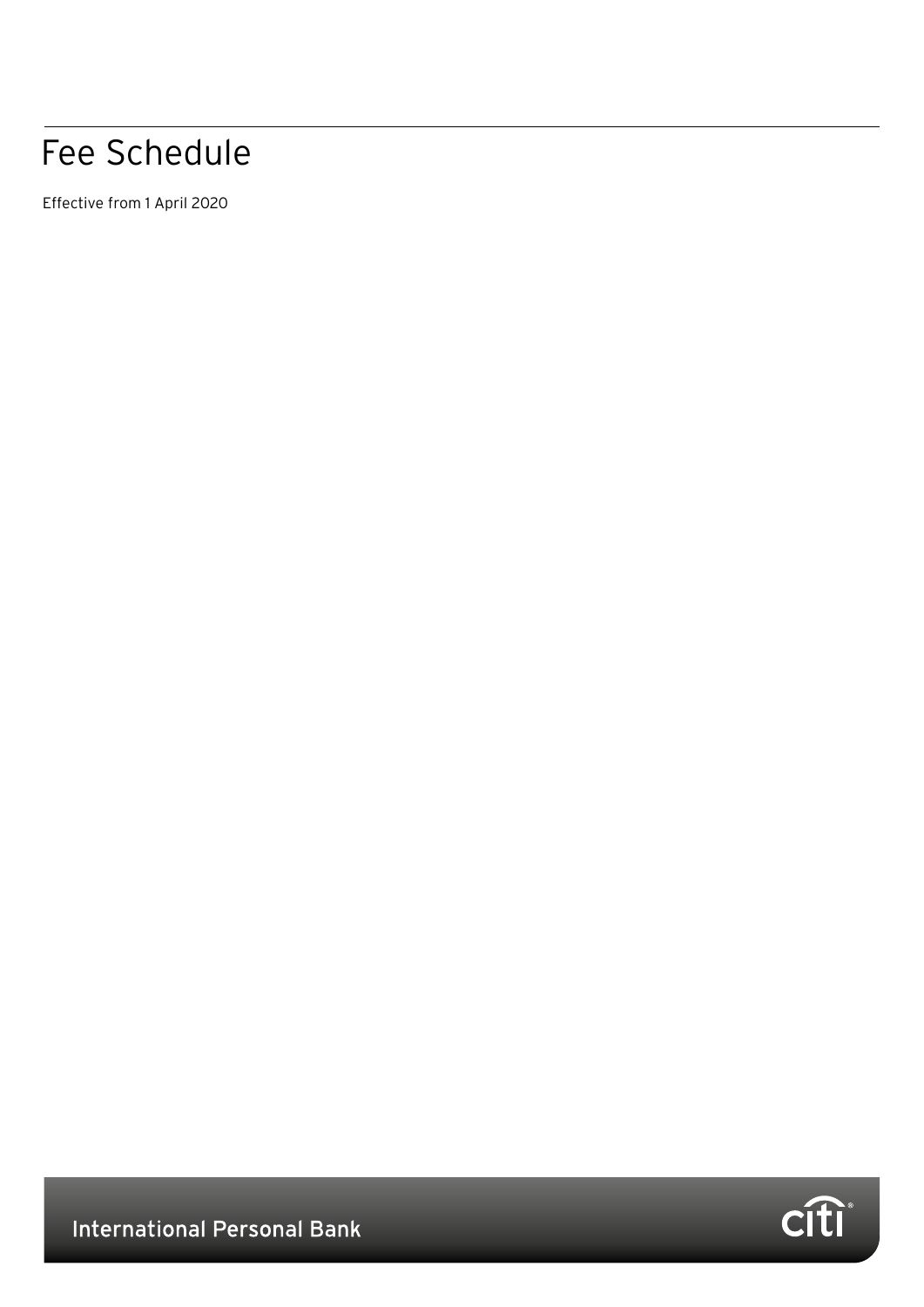This Fee Schedule lists the indicative charges for the most common transactions and services available from Citi International Personal Bank.

These indicative charges may be subject to change from time to time, or on a case by case basis in accordance with our internal policies and procedures. Any changes to this Fee Schedule will be notified to you in accordance with the Citi International Personal Bank General Terms and Conditions.

Unless otherwise stated, all charges will be calculated in US dollars and will be converted into and charged in the Denominated Currency of the relevant Account using the **Citi IPB Reference Exchange Rate**. To find out the current exchange rate please speak to your Relationship Manager.

For fees not specified in this Fee Schedule, please contact your Relationship Manager for customised pricing.

Capitalised terms, if not defined in this document, will have the meaning given to them in the Citi International Personal Bank General Terms and Conditions.

Please note: A Citigold International client is one who has a minimum relationship balance of US\$200,000 (or currency equivalent) held with us (as described in Section 3 of this Fee Schedule below).

Where you maintain a relationship balance of US\$1,000,000 (or currency equivalent) or higher with us, we will contact you to discuss whether you would like to become a Citigold Private Client. If you agree to become a Citigold Private Client you will be eligible to receive additional benefits as a value added feature of the Account. Details of the benefits available to Citigold Private Clients, how you can enrol to receive them, and the applicable terms and conditions can be found at **www.citi.com/ipb/europe/cpc** or by contacting your Relationship Manager. If your relationship balance falls below US\$1,000,000 (or currency equivalent), we have the right to no longer treat you as a Citigold Private Client. We will give you two months' notice in advance of any changes to your Citigold Private Client status. We will monitor your relationship balance and will tell you if it falls below US\$1,000,000 (or currency equivalent), during the period in which we treat you as a Citigold Private Client.

References to "below min balance" in this Fee Schedule means a client who has a relationship balance of less than US\$200,000 (or currency equivalent) with us.

We provide two types of service in relation to investment products, an Advisory Service and a Non-Advisory Service. Certain investment products can be bought both as part of our Advisory Service or our Non-Advisory Service, whilst other investment products can be bought only as part of our Advisory Service. Which service you choose will determine the charges you will pay to us.

As part of our Advisory Services you will be able to talk through investment options with us and get personal guidance from us about which investment options might be suitable for you. Where we provide such investment advice for you, we will provide you with restricted (as opposed to independent) advice, which means that we will advise and make a recommendation to you that is based on and takes into account limited types of products, or products from one company or a limited number of companies. Our advice will not be based on every equivalent product within a given product category.

If you choose to receive our Non-Advisory Services, you will be able to purchase investment products without receiving any investment advice from us.

Whether you choose to receive our Advisory Services or our Non-Advisory Services, we will tell you at the outset how our charges for the relevant service are calculated so that you are clear what you are paying for and how much it will cost.

As a responsible provider of financial services we will always establish that you have the appropriate knowledge and experience prior to providing you with either our Advisory Service or our Non-Advisory Service.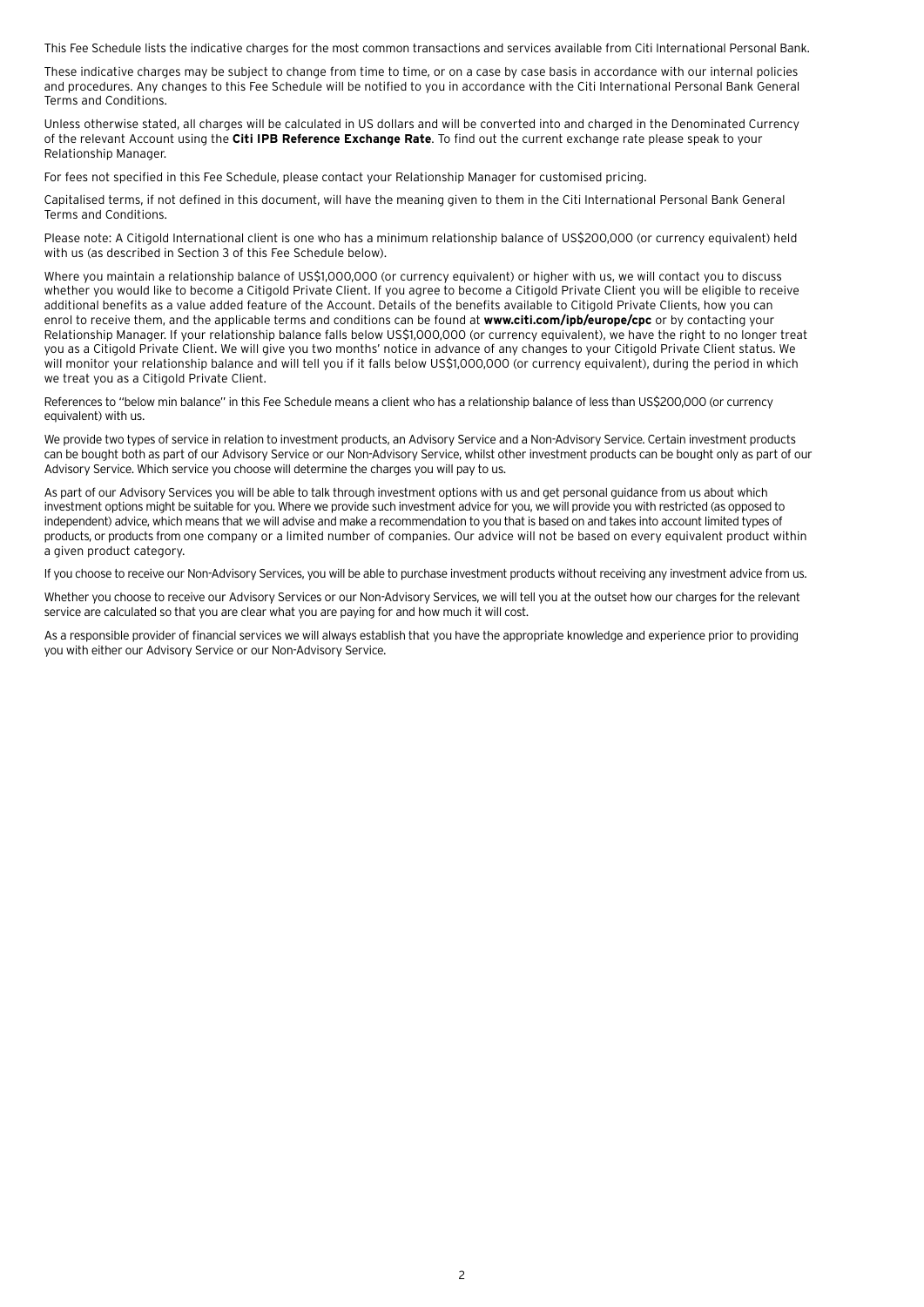Please note fees stated in US Dollars will be converted into and charged in the Denominated Currency of the relevant Account using the **Citi IPB Reference Exchange Rate**.

# 1. General banking

#### **1.1 Cheque transactions**

| Bank draft issuance                        | US\$30        |
|--------------------------------------------|---------------|
| Stop payment (per payment)                 | <b>US\$20</b> |
| Cheque deposit                             | No charge     |
| Foreign cheque collection (per collection) | <b>US\$30</b> |

#### **1.2 Fund transfers (Sending money within or outside the UK)**

| Citi Global Transfers | No charge |
|-----------------------|-----------|
| CHAPS transfers       | No charge |
| Faster Payments       | No charge |

| <b>SWIFT transfers</b>                        | Citibank Online/<br>Citi Mobile® UK<br>App | <b>Client Service</b><br>Team |
|-----------------------------------------------|--------------------------------------------|-------------------------------|
| Any currency<br>other than Euro <sup>\$</sup> | \$0                                        | \$60                          |
| Euro <sup>§</sup>                             | Ś٥                                         | Ś٥                            |

 You and we will not be responsible for any charges imposed by the beneficiary bank or their intermediary (cover or correspondent bank).

 Currency conversions required for funds transfers will use the **Citi IPB Reference Exchange Rate**. If you would like to know how the **Citi IPB Reference Exchange Rate** was arrived at for a particular transaction you can contact your Relationship Manager who will provide you with this information.

For SWIFT transfers that are not sent to an EEA country\* you have 2 options:

 1. you can pay Citi fees as described above, with the payee paying any beneficiary bank fees as well as any fees imposed by the beneficiary bank's intermediary bank; or

 2. you can choose to pay all charges including Citi's fees as described above, any fees charged by the beneficiary bank as well as any fees imposed by the beneficiary bank's intermediary bank.

§You will not be charged a fee for sending money in Euros by SWIFT transfer to a beneficiary whose bank is located in the UK or the European Economic Area ("**EEA**")\*.

 \*EEA countries: Austria, Belgium, Bulgaria, Croatia, Cyprus, Czech Republic, Denmark, Estonia, Finland, France, Germany, Greece, Hungary, Iceland, Ireland, Italy, Latvia, Liechtenstein, Lithuania, Luxembourg, Malta, Netherlands, Norway, Poland, Portugal, Romania, Slovakia, Slovenia, Spain, Sweden and the UK.

#### **1.3 ATM transactions**

 The daily limit for making cash withdrawals at ATMs using your Citi Card is GBP £2,000 (or equivalent).

#### **1.4 Euro Accounts**

 If you hold Euros in a Cash Account, you may be charged a fee based on the monthly balance of Euros held in your name. The following fees will apply to the total monthly balance of Euros held in your Cash Account(s):

| Below €100,000          |                  |
|-------------------------|------------------|
| €100,000 - €199,999     | €70 per month    |
| €200,000 - €699,999     | €150 per month   |
| €700,000 - €899,999     | €325 per month   |
| €900,000 - €1,999,999   | €600 per month   |
| €2,000,000 - €3,999,999 | €1,100 per month |
| €4,000,000 - €5,999,999 | €2,100 per month |
| €6,000,000 or more      | €4,100 per month |

 The monthly balance is calculated by totaling the balance of Euros held in your name at the end of each day during the relevant month (including any balances held in a Joint Account where you are the first-named account holder on that account) and then dividing this by the number of days in the month. The fee will be deducted within the first 5 Business Days of the following month and will be debited without prior notification. Where you have more than one Cash Account holding Euros, we will deduct the fee from the account with the highest balance of Euros.

# 2. Account administration

| Copies of statements and advices (per item)                                        | <b>US\$20</b> |
|------------------------------------------------------------------------------------|---------------|
| Reference requests (per request)                                                   | <b>US\$20</b> |
| Interest certificate issuance (per issuance)                                       | <b>US\$25</b> |
| Audit questionnaires (per item)                                                    | <b>US\$75</b> |
| Overseas courier arrangement (per item)                                            | <b>US\$50</b> |
| Duplicate of all statements to be sent to<br>an authorised third party (per annum) | US\$300       |

# 3. Relationship balance

 The relationship balance you have with Citi International Personal Bank is the monthly balance across all your cash deposits and investments, held in your name during the relevant month, including any balances held in a Joint Account (where you are the first-named account holder on that account).

 The monthly balance is calculated by totaling the daily balance and then dividing this by the number of days in the month. The monthly service fee will be deducted within the first 5 Business Days of the following month and will be debited without prior notification. We may deduct any overdue monthly service fee(s) from any Citi International Personal Bank account in credit held in the same name (or names) as your Account.

#### **3.1 Individual Accounts**

|     | Minimum monthly balance                                                                  | US\$200,000    |
|-----|------------------------------------------------------------------------------------------|----------------|
|     | Monthly service fee (fee for maintaining the<br>account) if balance is below US\$200,000 | <b>US\$150</b> |
| 3.2 | Personal Investment Company (PIC)/Trust Accounts                                         |                |
|     | Minimum monthly balance                                                                  | US\$1,000,000  |
|     | Monthly service fee (fee for maintaining the<br>account) if balance is below US\$200,000 | US\$150        |

# 4. Transferring investments

Charge per investment US\$50

 This fee is charged for transferring investments to (or from) a Citi International Personal Bank Account from (or to) accounts held elsewhere within the Citigroup Organisation or with any third party organisation.

### 5. Credit

#### **5.1 Credit fees Given at time of booking**

 All credit will be subject to the legislation enforceable in the jurisdiction in which it has been granted. Credit facilities are only available to those individuals who are of the legal age of majority. Written quotations available on request. Security may be required.

 All credit applications are subject to status and conditions and repayable on demand.

#### **5.2 Unarranged overdraft**

 If you exceed the limit of your arranged overdraft or if your account goes overdrawn without prior agreement, the amount of any overdraft will be repayable by you on our demand. There will be no interest applied to the overdrawn balance.

### 6. Brokerage facilities

 We provide brokerage facilities to enable you to purchase equities, fixed income securities and exchange traded funds.

#### **6.1 Minimum transaction size**

Trading via

| Trading Via<br>Citi Online | subject to minimum tradable lots |
|----------------------------|----------------------------------|
| Trading via<br>telephone   | minimum US\$10,000               |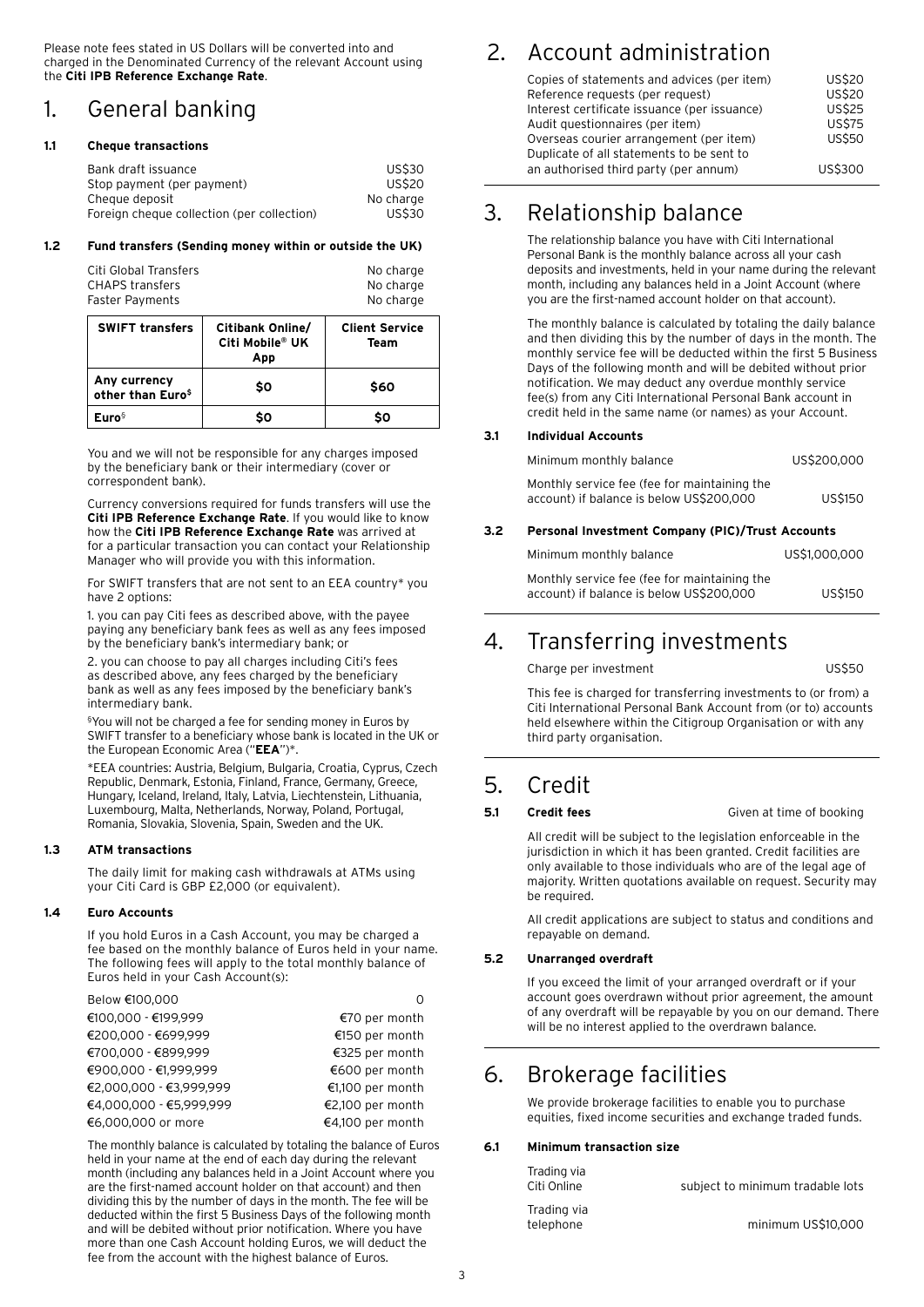#### **6.2 Trading commission**

Trading via telephone minimum US\$100

 For commission rates when trading equities, fixed income securities and exchange traded funds via telephone, please contact your Relationship Manager.

Trading via Citi Online minimum US\$75

 The commission rate when trading fixed income securities via Citi Online will be confirmed prior to completion of the trade, and it can be up to 3%\*.

 For commission rates when trading equities and exchange traded funds via Citi Online:

| Trading value up to US\$99,999          | $0.45\%$ <sup>*</sup> |
|-----------------------------------------|-----------------------|
| Trading value US\$100,000 - US\$499,999 | $0.35\%$ <sup>*</sup> |
| Trading value US\$500,000 or more       | $0.25\%$ <sup>*</sup> |

\*Percentage is based on the amount of the trade.

#### **6.3 Brokerage charges and third party fees**

 These charges will vary based on the nature of the security and the market in which it is traded and settled. Your Relationship Manager will inform you of the charges at the time of trade, or, if trading via Citi Online, these charges will be displayed before confirming your order. Fees and taxes levied by the exchange or the relevant regulatory authorities may be passed on to you.

#### **6.4 Global custody fee**

We will also charge a global custody fee (see Section 7).

#### **6.5 Dematerialisation\* charges** (per security) US\$200

 \*This is the process of converting physical securities (held in paper form) into electronic format. We hold all securities in electronic form with our custodians. If you currently hold paper securities which you wish to convert into electronic form and hold with us, we will charge you a dematerialisation charge for each security we convert.

### 7. Global custody fee

#### **Global custody fee** 0.5%

 The amount is calculated daily as a percentage (%) of the value of assets held and is charged monthly in arrears.

### 8. Time deposits

Minimum deposit US\$20,000 Interest rate **Rates** quoted daily or visit www.ipb.citi.com

Early termination fee A fee will be charged to reflect any loss and costs we will incur

### 9. Mutual Funds

#### **9.1 Non-Advisory Services**

 Where you use our Non-Advisory Services, and you decide to invest in a Mutual Fund, you will be charged an upfront transaction fee of 2% based on the amount you invest, in addition to the amount you invest.

By way of example –

If you wish to invest \$10,000 in a Mutual Fund, you will be charged a transaction fee of \$200 (i.e. 2% of \$10,000), and \$10,000 will be invested in the Mutual Fund.

#### **9.2 Advisory Services**

 Where we provide you with Advisory Services in relation to a Mutual Fund, and you decide to invest in that Mutual Fund, an upfront Advisory Fee will be charged in addition to the amount you invest.

 The upfront Advisory Fee is made up of an advice fee and a transaction fee. The table below outlines the applicable charges:

|                                | <b>Advisory Fee</b>     |                          |
|--------------------------------|-------------------------|--------------------------|
| Segment                        | Advice Fee <sup>#</sup> | <b>Transaction Fee</b> # |
| <b>Below min balance</b>       | 2%                      | 2%                       |
| <b>Citigold International</b>  | 1.5%                    | 2%                       |
| <b>Citigold Private Client</b> | 1%                      | 2%                       |

 #Percentage is based on the amount that you invest. Please note: For Money Market funds, the transaction fee will be 0.25% (not 2%). The advice fee will be as set out in the table above.

#### By way of example –

 If you are a Citigold International client and wish to invest \$10,000 in a Mutual Fund, you will be charged upfront fees of \$150 (i.e. 1.5% of \$10,000) as an advice fee and \$200 (i.e. 2% of \$10,000) as a transaction fee in addition to your investment in the Mutual Fund of \$10,000. Therefore you will pay \$350 as an aggregate upfront Advisory Fee, and \$10,000 will be invested in the Mutual Fund.

#### **9.3 Leverage**

 In some cases, we may provide you with a loan which you can use together with your own money to invest in a Mutual Fund. Where this is the case, the fees for our Non-Advisory Services (see 9.1 above) or our Advisory Services (see 9.2 above) will be calculated on the total investment amount (meaning your own investment money plus any loan we have provided to you for this purpose).

By way of example –

 If you are a Citigold International client and have \$200,000 to invest and obtain a loan of \$150,000 to invest, your investment amount will be \$350,000. Where you use our Non-Advisory Services, you will be charged a transaction fee of \$7,000 (i.e. 2% of \$350,000) in addition to your investment in the Mutual Fund of \$350,000. Where you use our Advisory Services, you will be charged an upfront advice fee of \$5,250 (i.e. 1.5% of \$350,000) and an upfront transaction fee of \$7,000 (i.e. 2% of \$350,000), being \$12,250 in total, and \$350,000 will be invested in the Mutual Fund.

#### **9.4 Global custody fee**

 In relation to your investment in a Mutual Fund, under either our Non-Advisory Services or our Advisory Services, we will also charge you a global custody fee (see Section 7).

#### **9.5 Ongoing charges and fund-domicile related taxes**

 You should note that certain other charges may be built in to the price of the Mutual Fund that you purchase, including management fees, fund-domicile related taxes, and other charges, further details of which may be found in the relevant prospectus for the Mutual Fund.

# 10. Foreign exchange

#### **Foreign Exchange Spots**

A spot transaction allows you to exchange one currency for another at the current exchange rate with settlement typically within 2 Business Days. You will not be charged an upfront fee for foreign exchange spots. The currency exchange rate applied to foreign exchange spot transactions will be the **Citi IPB Reference Exchange Rate**.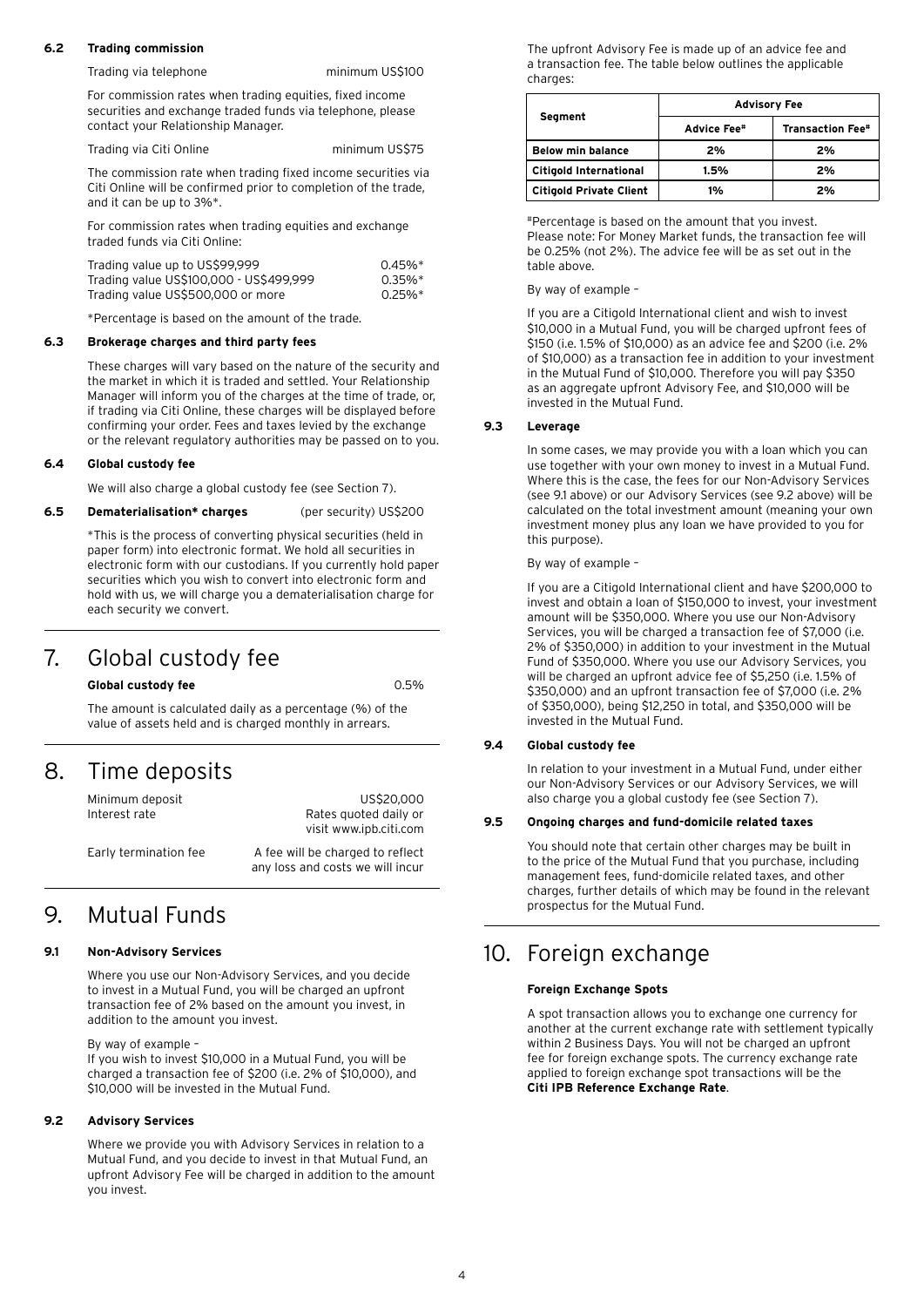# 11 . Structured Notes

#### **11.1 Non-Advisory Services**

 We do not provide Non-Advisory Services in relation to Structured Notes.

#### **11.2 Advisory Services**

Where we provide you with Advisory Services in relation to a Structured Note, and you decide to invest in the Structured Note, an upfront Advisory Fee will be charged in addition to the amount you invest.

 The upfront Advisory Fee is made up of an advice fee and a transaction fee. The table below outlines the applicable charges:

| Segment                 | <b>Advisory Fee</b>     |                          |
|-------------------------|-------------------------|--------------------------|
|                         | Advice Fee <sup>#</sup> | <b>Transaction Fee</b> # |
| Citigold International  | 1.5%                    | 2%                       |
| Citigold Private Client | 1%                      | 2%                       |

#Percentage is based on the amount that you want to invest.

By way of example –

 If you are a Citigold International client and wish to invest \$150,000 in a Structured Note, you will be charged upfront fees of \$2,250 (i.e. 1.5% of \$150,000) as an advice fee and \$3,000 (i.e. 2% of \$150,000) as a transaction fee in addition to your investment in the Structured Note of \$150,000. Therefore you will pay \$5,250 as an aggregate upfront Advisory Fee, and \$150,000 will be invested in the Structured Note.

#### **11.3 Minimum transaction size**

Minimum transaction size will be specified in the product specific documentation of each individual Structured Note.

#### **11.4 Leverage**

 In some cases, we may provide you with a loan which you can use together with your own money to invest in a Structured Note. Where this is the case, the fees for the Advisory Service (see 11.2 above) will be calculated on the total investment amount (meaning your own investment money plus any loan we have provided to you for this purpose).

By way of example –

 If you are a Citigold International client, if you have \$200,000 to invest and obtain a loan of \$150,000 to invest, your investment amount will be \$350,000. Where you use our Advisory Service, you will be charged an upfront advice fee of \$5,250 (i.e. 1.5% of \$350,000) and an upfront transaction fee of \$10,500 (i.e. 3% of \$350,000), being \$15,750 in total, and \$350,000 will be invested in the Structured Note.

#### **11.5 Global custody fee**

In relation to your investment in a Structured Note, under either our Non-Advisory Services or our Advisory Services, we will also charge you a global custody fee (see Section 7).

# Important information

- Please note, where we provide you with Advisory Services in relation to a particular product, and you decide not to invest in that particular product, no upfront Advisory Fee nor any other charge will be payable by you.
- From time to time we may review and amend our fees, commissions and charges, and this Fee Schedule in accordance with the provisions set out in the Citi International Personal Bank General Terms and Conditions.
- This Fee Schedule is not exhaustive. The charges stated herein are exclusive of all transaction-related third party charges not specifically mentioned in this Fee Schedule (e.g. postal, telex, corresponding bank charges and foreign taxes levied), which will be separately charged to you.
- Not all services and products will be available at all times, and some products and services may not be available for individuals residing in certain jurisdictions.
- Where permitted under applicable laws and regulations, we may give or receive fees, commission or non-monetary benefits to or from (or share commission with) other Citigroup or third parties in connection with certain services and products. For details please refer to the Citi International Personal Bank General Terms and Conditions or contact your Relationship Manager.
- For the avoidance of doubt, all payments made under this Fee Schedule or otherwise payable by you to us under the Citi International Personal Bank General Terms and Conditions shall be free and clear of any applicable stamp duties, value added taxes, withholding taxes and other taxes. You are solely responsible for paying all such taxes related to your Accounts or arising from the purchase or sale of your property or other investments (by way of example, interest, dividends, and other income and capital gains from your investments may be subject to taxes, including withholding taxes). You are also responsible for any stamp or excise taxes or estate taxes associated with your Accounts.